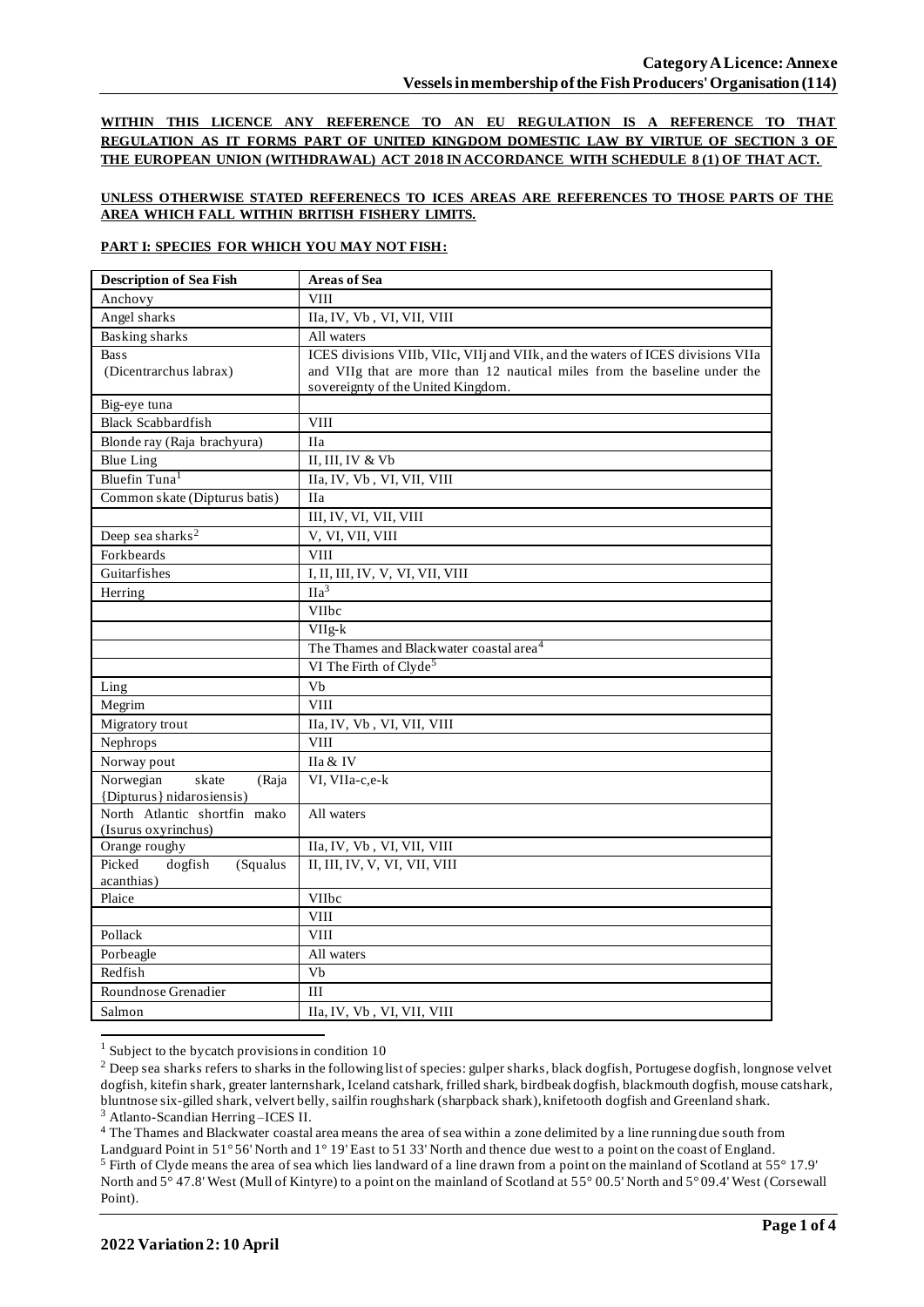# **Category ALicence: Annexe Vessels in membership of the Fish Producers' Organisation (114)**

| Sandeels                                        | Scottish Inshore Waters <sup>6</sup>         |  |  |  |
|-------------------------------------------------|----------------------------------------------|--|--|--|
| <b>Skates and Rays</b>                          | <b>VIII</b>                                  |  |  |  |
| Small-eyed<br>(Raja<br>ray<br>microocellata)    | IIa, IV, VIa, VIb, VIIa-c, VIIe and VIIh-k   |  |  |  |
| Smooth<br>lanternshark<br>(Etmopterus pusillus) | IIa, IV                                      |  |  |  |
|                                                 | I, V, VI, VII, VIII                          |  |  |  |
| Sole                                            | <b>VIIbc</b>                                 |  |  |  |
|                                                 | <b>VIII</b>                                  |  |  |  |
| Starry Ray (Amblyraja radiata)                  | IIa, IIIa, IV, VIId                          |  |  |  |
| Thornback ray (Raja clavata)                    | <b>IIIa</b>                                  |  |  |  |
| Tope shark (Galeorhinus galeus)                 | When taken with longlines in IIa, IV; and in |  |  |  |
|                                                 | I, V, VI, VII, VIII                          |  |  |  |
| Undulate Ray (Raja undulata)                    | VI                                           |  |  |  |
| White sharks                                    | IIa, IV, Vb, VI, VII, VIII                   |  |  |  |
| White Skate (Rostroraja alba)                   | VI, VII, VIII                                |  |  |  |
| Whiting                                         | VIII                                         |  |  |  |

# **SPECIES FOR WHICH YOU MAY NOT FISH CONTINUED**

| <b>SPECIES</b> | <b>SEA AREAS</b>                                                              |
|----------------|-------------------------------------------------------------------------------|
| $\mathrm{Cod}$ | VIIa                                                                          |
| Plaice         | VIIa                                                                          |
|                | VIIf,g                                                                        |
|                | VIIh, j, k                                                                    |
| Sole           | VIIa                                                                          |
|                | VIIf,g                                                                        |
|                | VIIh, j, k                                                                    |
| Mackerel       | IVa Flexibility box <sup>7</sup> (Seasonal closure 15th February - 31st July) |

### **PART II: QUOTA LIMITATIONS OF TAC STOCKS**

### **LICENCE HOLDERS ARE REMINDED THAT QUOTA LIMITS ARE IN LIVE WEIGHT.**

For the conversion factors that apply see the bottom of this Annexe.

| <b>TAC SPECIES</b>                  | <b>SEA AREA</b>    | UOTA LIMIT/ MONTH<br><b>(UNLESS OTHERWISE</b><br><b>STATED</b> ) |
|-------------------------------------|--------------------|------------------------------------------------------------------|
| <b>Greater Silver Smelt</b>         | IIa, IV            | 0.1 tonnes per trip                                              |
| $L$ ing                             | Нa                 | 0.1 tonnes per trip                                              |
| Tusk                                | Hа                 | 0.1 tonnes per trip                                              |
| Blue Ling                           | <b>Ha &amp; IV</b> | 0.1 tonnes per trip                                              |
| Small-eyed ray (Raja microocellata) | VIIf-g             | 1.5 tonnes                                                       |

<sup>&</sup>lt;sup>6</sup> "Scottish inshore waters" means the sea adjacent to the coast of Scotland and to the landward of a limit of 6 nautical miles from the baseline from which the territorial sea is measured, up to the mean high water mark of ordinary spring tides.

 $^7$  Mackerel caught in ICES Division IVa in the periods between 1 August and 15 February shall be recorded against the Western mackerel quota. All other catches of mackerel in ICES Division IVa shall be recorded against the North Sea mackerel quota and shall be subject to any quota limitations set out at **Part II** of this **Annex**.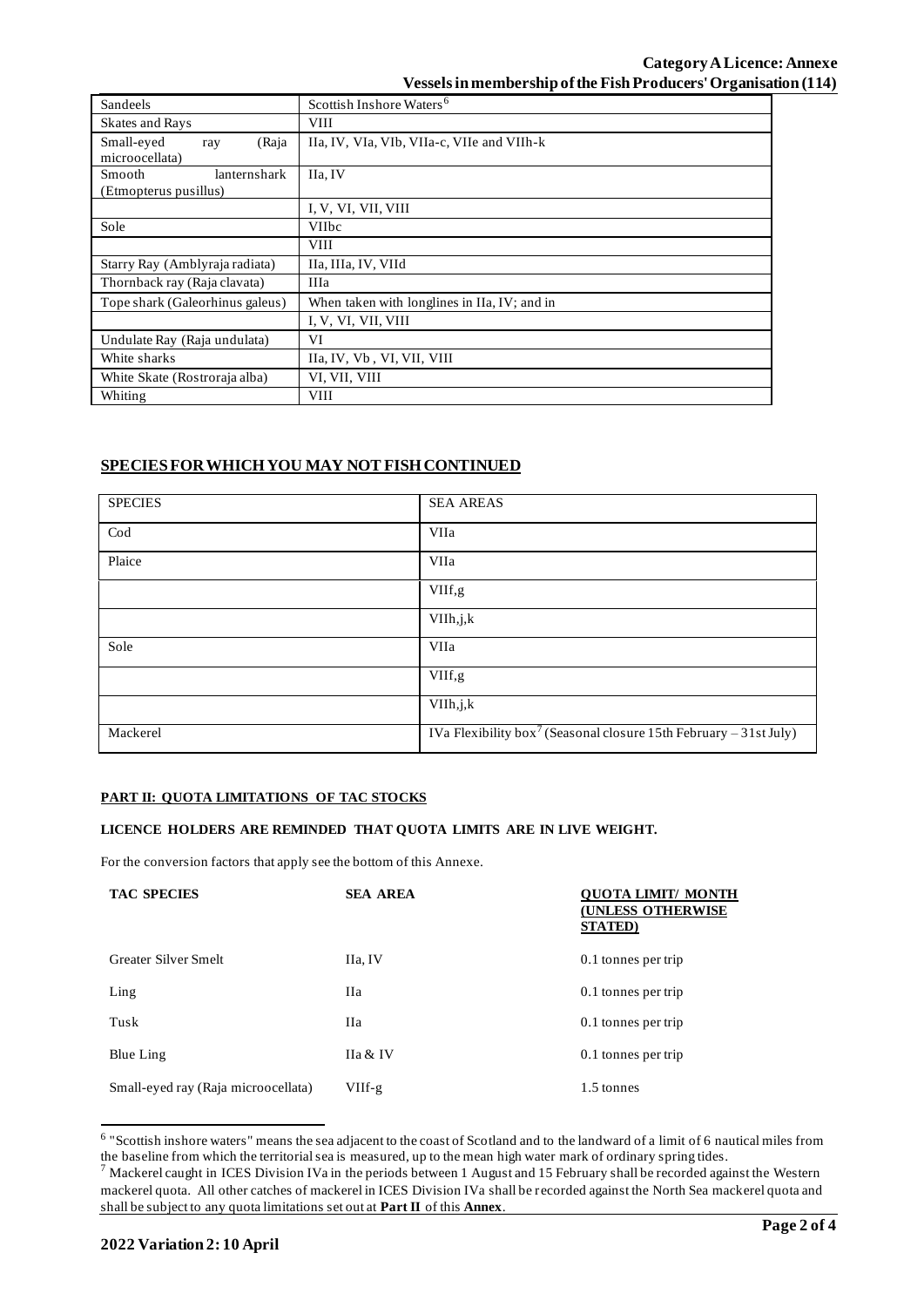| <b>DEEP-SEA SPECIES</b> | <b>SEA AREA</b>       |
|-------------------------|-----------------------|
| Alfonsinos              | IV, Vb, VI, VII, VIII |
| Black scabbardfish      | IIa, IV, Vb, VI, VII  |
| <b>Forkheards</b>       | IIa, IV, Vb, VI, VII  |
| Red seabream            | VI, VII, VIII         |
| Roundnose grenadier     | IIa, IV, Vb, VI, VII  |

A quota limitation of **100 kgs per fishing trip** will apply, either singly or collectively, to the above deep-sea stocks in the sea areas described.

### **Live weight shall be calculated by multiplying landed weight by the conversion factors set out below**.

| <b>Species</b>              | Code       | Gutted | Gutted &<br>Headed | <b>Fillets</b> | Parts            |
|-----------------------------|------------|--------|--------------------|----------------|------------------|
| Anglerfish                  | ANF        | 1.22   | 3.0                |                | $3.0^{8}$        |
| <b>Bass</b>                 | <b>BSE</b> | 1.125  |                    | 2.7            |                  |
| <b>Blue Whiting</b>         | <b>WHB</b> | 1.15   |                    |                |                  |
| <b>Brill</b>                | <b>BLL</b> | 1.09   | 2.7                |                |                  |
| $\mathrm{Cod}$              | $\rm COD$  | 1.17   | 1.7                | 2.6            | $1.38^{9}$       |
| Conger Eel                  | <b>COE</b> | 1.125  |                    | 2.7            |                  |
| Common Dab                  | <b>DAB</b> | 1.11   | 1.39               |                |                  |
| Common Sole                 | SOL        | 1.04   |                    | 2.5            |                  |
| Flounder                    | <b>FLE</b> | 1.08   |                    | 2.7            | $1.39^{10}$      |
| Greenland Halibut GHL       |            | 1.08   |                    |                |                  |
| Halibut                     | <b>HAL</b> | 1.08   |                    | 2.7            |                  |
| Haddock                     | <b>HAD</b> | 1.17   | 1.46               | 2.6            |                  |
| Hake                        | <b>HKE</b> | 1.11   | 1.4                | 2.6            |                  |
| Herring                     | HER        | 1.12   | 1.19               |                |                  |
| Horse Mackerel              | JAX        | 1.08   |                    |                |                  |
| Lemon Sole                  | LEM        | 1.05   |                    | 2.5            |                  |
| Ling                        | <b>LIN</b> | 1.14   | 1.32               | 2.64           | $2.8^{11}$       |
| Mackerel                    | <b>MAC</b> | 1.09   |                    |                |                  |
| Megrims                     | <b>LEZ</b> | 1.06   |                    | 2.5            |                  |
| Mullet                      | <b>MUL</b> | 1.125  |                    | 2.7            |                  |
| Nephrops                    | <b>NEP</b> |        |                    |                | $3.0^{6}$        |
| Plaice                      | <b>PLE</b> | 1.05   | 1.39               | 2.4            |                  |
| Pollack                     | <b>POL</b> | 1.17   | 1.36               | 2.7            |                  |
| Redfish                     | <b>RED</b> | 1.19   |                    |                |                  |
| <b>Red Mullet</b>           | <b>MUR</b> | 1.125  |                    | 2.7            |                  |
| Saithe                      | <b>POK</b> | 1.19   | 1.44               | 2.9            |                  |
| Skates & Rays <sup>12</sup> |            | 1.13   |                    |                | $2.09^{13}$      |
| Picked dogfish              | <b>DGS</b> | 1.35   |                    | 2.7            | $2.52^{8}$       |
| Tope                        | GAG        | 1.125  |                    |                |                  |
| Turbot                      | <b>TUR</b> | 1.09   |                    | 2.7            |                  |
| Tusk                        | <b>USK</b> | 1.14   |                    |                |                  |
| Whiting                     | <b>WHG</b> | 1.18   | 1.41               | 2.7            |                  |
| Witch                       | <b>WIT</b> | 1.06   |                    | 2.7            |                  |
| <b>Deep Sea Species</b>     | Code       | Gutted | Gutted &<br>Headed | <b>Fillets</b> | Parts            |
| <b>Black Scabbardfish</b>   | <b>BSF</b> | 1.24   |                    |                | 1.4 <sup>7</sup> |
| <b>Blue Ling</b>            | <b>BLE</b> | 1.17   | 1.32               | 2.8            |                  |

<sup>8</sup> Tails

<sup>9</sup> Headed

<sup>10</sup> Gutted, headed and skinned

 $^{\rm 11}$  Gutted and salted

<sup>12</sup> Species specific codes and ID guides are available from your local fisheries office

 $13 \text{ Wings}$